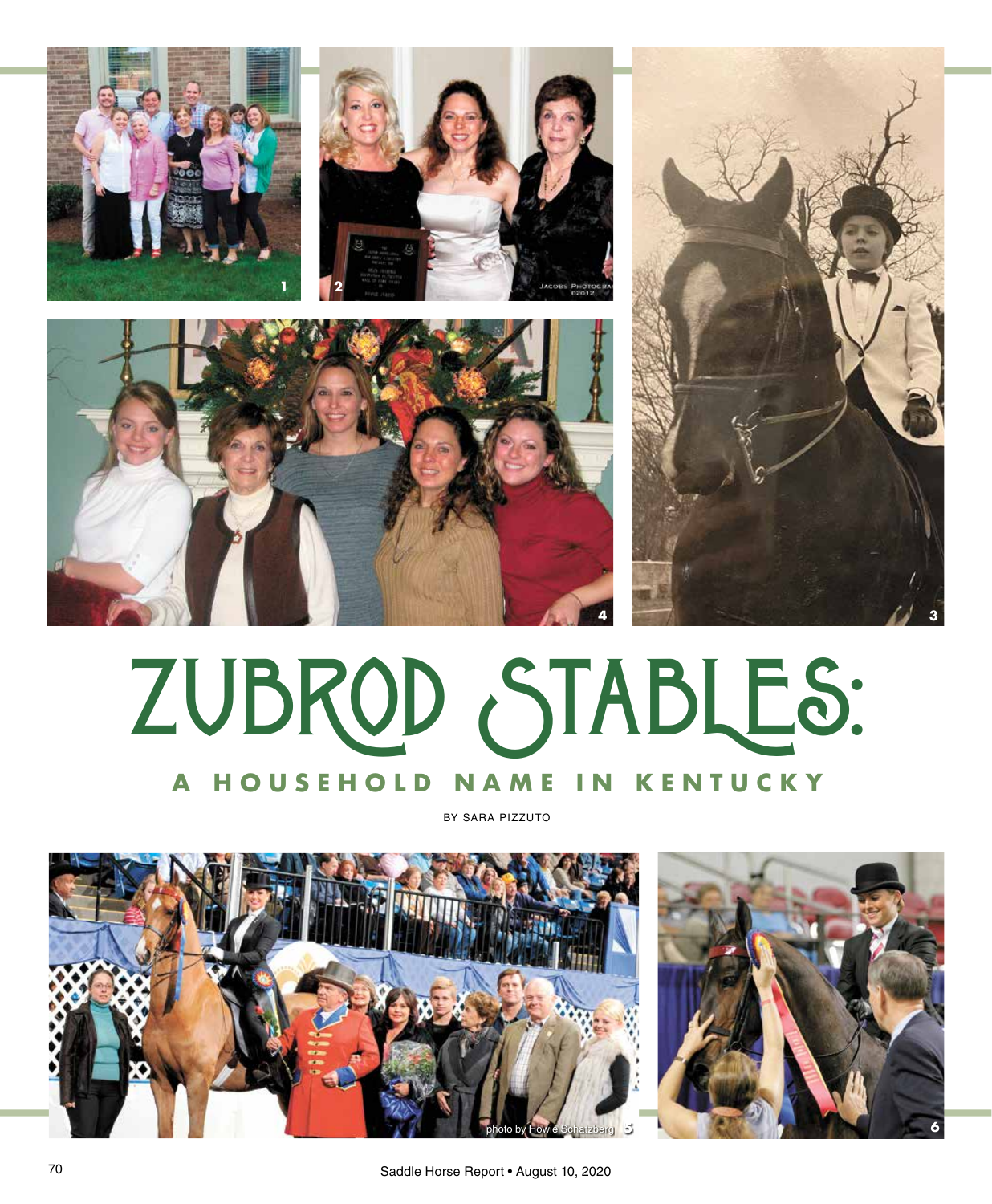$\overline{\mathbf{1}}$ he thriving and accomplished Zubrod Stables, at its core, is an establishment centered on family. The Prospect, Kentucky, based stable has created an immensely successful and lasting legacy in the American Saddlebred industry, fueled by the determination, passion, and drive of one singular family.

"It's multiple generations of horse people in the Louisville area and I think that's one thing that we really try to strive for," said Zubrod Stables assistant manager and instructor, Deveau Zubrod Kreitzer. "That's what we really want to impress upon people. I think it's really important to us that we have been a staple in our community for so many years. The community knows the Zubrod name and the word of mouth gets around and for new people to get involved in the industry, that's important but it's also important that we are making my family proud, my grandma proud."

Deveau's grandmother, Bonnie Zubrod, was the matriarch and founder of Zubrod Stables. Her interest in horses was piqued after visiting the

"When I was 9-years-old, I got to go to Knolland Farm," Cindy Zubrod Boel said. "Tom Moore let me go in the stall with Bellissima and it was like a kid today meeting Justin Bieber. It was like meeting royalty. It was a different generation because we were fans of these horses like the kids today would be of rock stars or the Kardashians"

As their passion for the industry grew, the Zubrod family spent time with their horses at different boarding barns before the birth of Zubrod Stables in 1965 with Bonnie at the helm.

"I hope you can understand how a housewife in the '60s deciding she wants to open up her own business is quite courageous," Cindy said. "My mom was very courageous as were all of the women in the horse business. There were a tremendous amount of strong females like Helen Crabtree and Marilyn Macfarlane. They were all great role models for me."

Cindy credits both Cecil Wheeler and Ronnie Graham for their valiant efforts in assisting both

"I get my work ethic from her," Cindy said. "When we were just struggling to do this, she was quite the seamstress and would do alterations at a store until 9:00, 10:00, 11:00 at night to help pay the feed bill for the horses. She just was very driven and goal oriented and I don't think there's anything that replaces hard work."

Bonnie's grit and perseverance have also been instilled in her granddaughters, sisters Renee and Deveau. Their parents were involved with the Standardbred business, with their mother convincing their father to allow them to start taking lessons. Older sister Deveau began riding when she was just four-years-old, while younger sister Renee's introduction came at a mere 18 months old.

"Obviously once I was on a horse I got the bug and was really into it," Deveau said. "My sister started riding younger. I was always jealous and I would laugh because I was like 'Renee got to start riding when she was 18 months old. That's not fair. I had to be like six before I ever even showed.'"

My mom was very courageous as were all of the women in the horse business. There were a tremendous amount of strong females like Helen Crabtree and Marilyn Macfarlane.

## **THEY WERE ALL GREAT ROLE MODELS FOR ME.**

Kentucky State Fair each summer to watch the horse show. She would eventually begin riding lessons, before owning a few horses of her own as a teenager.

Bonnie's love of all things equine related was soon passed down to her children, as a then 3-year-old daughter Cindy was introduced to horses at Rock Creek Riding Club. Bonnie soon began teaching lessons at Rock Creek to help pay for Cindy's pony.

Cindy was quick to develop a passion for specifically Saddlebreds, obsessing over the great CH Bellissima, whom she had the opportunity to meet.

**1** Horses have played a major role in generation after generation of Zubrod family members. Pictured celebrating Easter are (front row) Renee Zubrod Philpott, Leah Zubrod, the late Bonnie Zubrod, Cindy Zubrod Boel , and Deveau Zubrod Kreitzer (holding son Campbell), (back row) J.R. Philpot, Art Zubrod, and Mike Campbell.

her and her mother on a daily basis with Zubrod Stables. Before long, the barn would move to its Prospect, Kentucky location, where it has remained for the past 35 years.

With Bonnie in command, Zubrod Stables continued with Cindy, as well as the welcomed additions of Bonnie's grandchildren Renee Zubrod Philpott and Deveau Zubrod Kreitzer. Sarah Tompkins also came on board as an instructor. Zubrod Stables established themselves as one of the Saddlebred industry's premiere stables before Bonnie's death in 2017. Cindy is quick to mention the lasting effect that her mother had both on their family and the horse community.

"Horses have always been a part of my life," Renee said. "If I wasn't at the barn riding myself, I was at the barn watching my sister ride or at the barn watching other people ride."

Both Renee and Deveau credited their special equine teammates who carried them to world's and national titles in their sensational junior exhibitor careers under the Zubrod Stables banner.

Deveau explained that equitation was her passion, yet her family didn't have the opportunity to buy finished equitation horses. Because of this, Cindy became an expert in finding prospects or young horses that weren't proven in equitation but had the potential to fare well in the division.

**2** Both the late Bonnie Zubrod and Cindy Zubrod Boel have been inducted into the UPHA Helen Crabtree Equitation Hall of Fame. Donna Pettry-Smith presented the 2011 award to Bonnie (far right), while Cindy received hers in 2008.

**4** Inspired by the late Bonnie Zubrod (second from left) Renee Zubrod Philpot, Sarah Tompkins, Cindy Zubrod Boel, and Deveau Zubrod Kreitzer continue to make Zubrod Stables a Louisville area icon, as well as a major player on the national show scene.

**5** Jacqueline Beck (Visser) is one of many National Equitation Finals Champions produced by Zubrod Stables. She was the 2006 UPHA Senior Challenge Cup Finals Grand Champion.

**6** In 2005, Cindy Zubrod Boel pinned the winning ribbon on CH High Expectations, who Deveau Zubrod had ridden to the UPHA Adult Challenge Cup Finals National Championship.

**<sup>3</sup>** Like all the Zubrod women, Cindy began riding at an early age. This show ring shot was as an 11-year-old.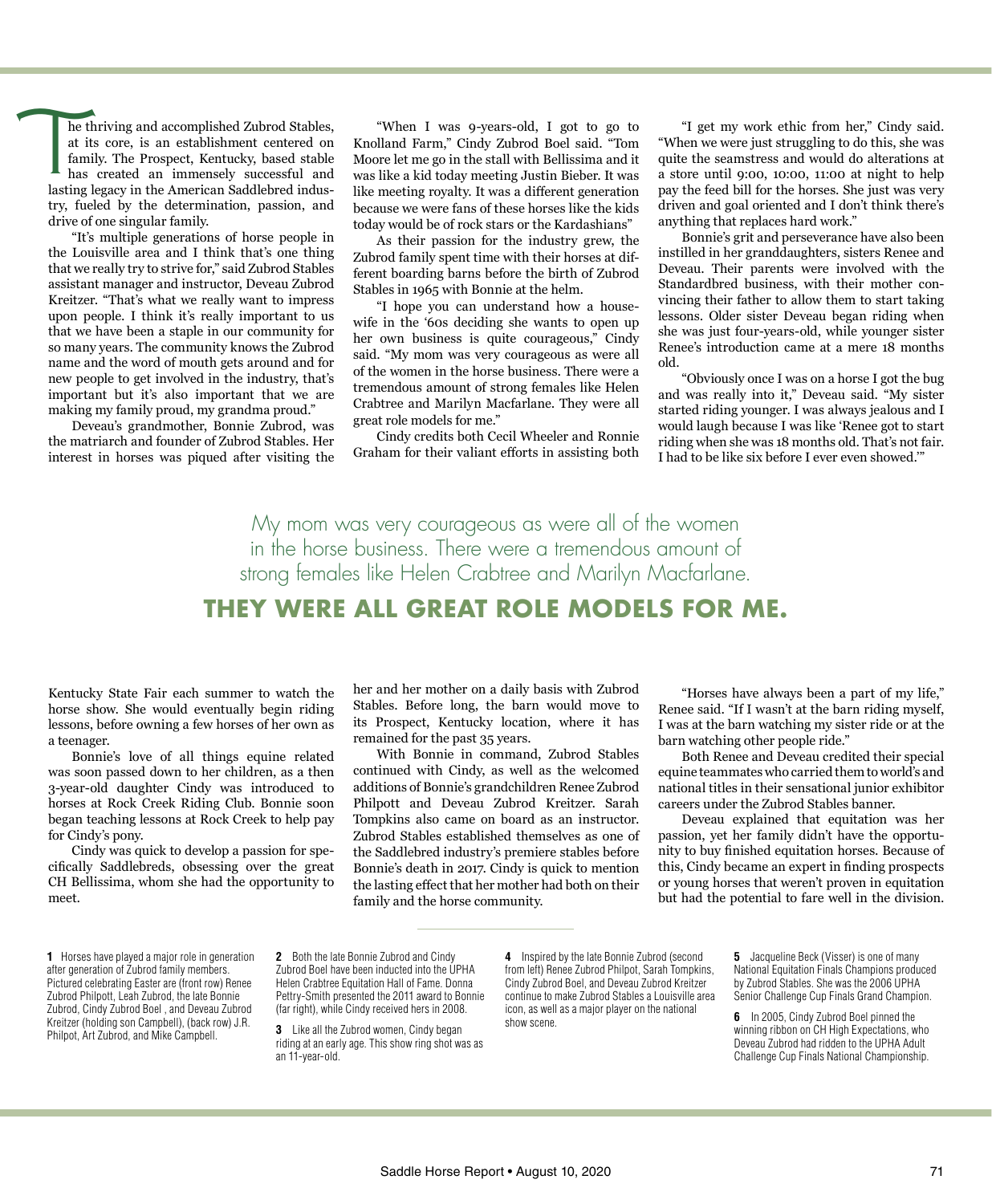

Cindy excelled at this task, training horses among the likes of Perdidta Rose, who then went on to be a successful broodmare.

Deveau's family was eventually able to purchase CH High Expectations for Deveau to show at the end of her junior exhibitor career. The famed equitation veteran carried Deveau to the reserve national title in the 1999 NHS Good Hands Finals in addition to a myriad of other honors.

"He was definitely the most memorable horse of my career because that was the first time I had ever had a horse that had ever shown in equitation before," Deveau said. "Every other horse we had had been something that we were trying to make. However, they were all instrumental in our process."

CH Baron Sabini was the mount that influenced Renee's riding career.

"He was my walk/trot horse and was probably one of my all-time favorite horses," Renee said. "We were undefeated in 1995. I won the world's championship on him, and I won the UPHA finals on him. He and I just clicked. He was a complete jerk in the stall but a wonderful walk/trot only horse. Baron Sabini and my 13 and under equitation horse Heir To The Throne are certainly favorites of mine."

Renee knew immediately that a career at Zubrod Stables was in her future. She started working for Cindy directly following her graduation from high school. Renee then spent two years honing her skills with Nelson Green before deciding that she wanted to take a sabbatical from her career in the horse industry.

"I decided I was going to go to school," she said. "I was going to go to college. But I realized quickly that I had no business going to school and that my heart was definitely with the horses so I again moved back to Louisville with Cindy and started to help her with the training and the lessons. When I started to really help Cindy at the barn, my grandmother had kind of taken a step back. She was kind of retiring per say, so I kind of stepped into her shoes a little bit."

While Renee had firmly cemented herself as a trainer at Zubrod Stables, Deveau took an unconventional path to her current position. Following her participation on her first of two World Cup teams, she left the equine world and enrolled at Ohio University, graduating with a degree in journalism. She accepted a job with the United States Trotting Association and their publication. However, she soon yearned to be back in the barn.

"I realized I missed everything about the horses," she said. "I wasn't feeling like I was fulfilled doing what I was doing. I missed being around them and I was getting frustrated working in an office even though I was working with horses in some capacity and I liked that opportunity but I knew that that wasn't going to be a long time thing for me."

Deveau then joined her family at Zubrod Stables. She along with instructor Sarah Tompkins are charged with the lessons and academy programs teaching upwards of 50 lessons per week, while Cindy and Renee focus on the show horses and riders.

"I think it has been really cool and gratifying to start having kids that have come up from their very first lesson having never been around horses to competing on a national level," Deveau said. "The neatest thing for me is having my own kids,

I call them that, they are like my own kids, that started as 4 and 5-year-olds and sometimes older move into the show ring and win championships. It's been really neat."

Cindy and Renee primarily take over the instructor of a rider if they have progressed enough in their riding lessons and are ready for the next step of showing. Many of the riders involved with the Zubrod Stables lesson and academy programs thrive in the equitation division, as the Zubrod name has become synonymous with equitation excellence. Renee explained that she values a rider's mental preparedness as much as their physical preparedness. As Zubrod Stables prepares for the upcoming pleasure equitation finals and the World's Championship Horse Show, they have begun doing mental exercises with their riders including having riders perform workouts on their own, memorizing workouts, and going through their patterns without instruction so that they learn to think for themselves.

"We might have four or five riders in the same class so Cindy and I can't micromanage every rider's every step," Renee said. "They have to be able to maneuver the warm up ring and think for themselves. We try our hardest to help our riders make good choices and warm up well but if they aren't mentally prepared and they don't mentally have their head wrapped around what they are doing, just because they are physically ready doesn't mean that they are necessarily going to perform well."

In order for the Zubrod riders to be successful, they also need a well prepared equine teammate. Renee shared that choosing an equitation horse